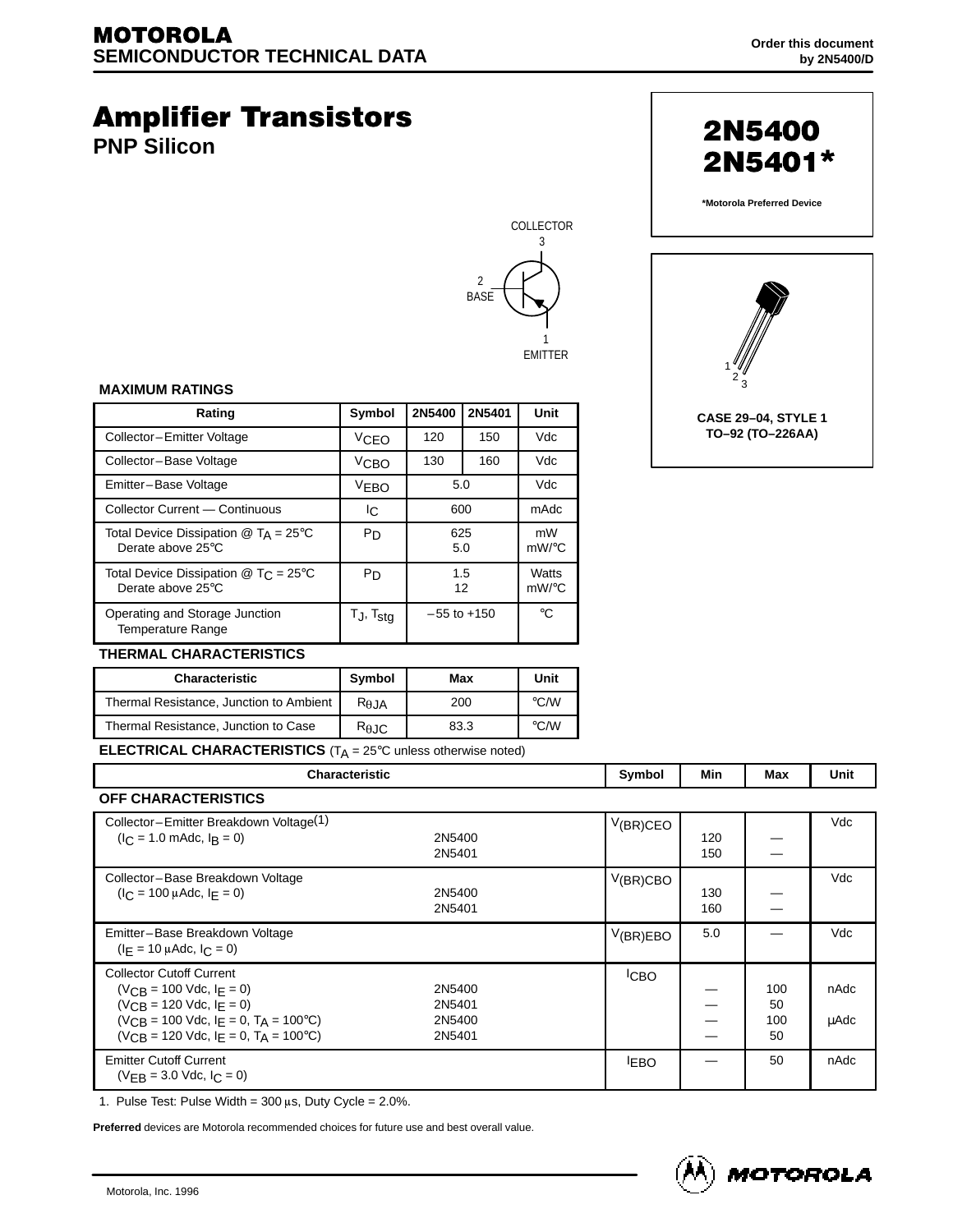# 2N5400 2N5401

**ELECTRICAL CHARACTERISTICS** (T<sub>A</sub> = 25°C unless otherwise noted) (Continued)

| <b>Characteristic</b>                                                                                                                             |                  | Symbol          | Min        | Max        | Unit       |
|---------------------------------------------------------------------------------------------------------------------------------------------------|------------------|-----------------|------------|------------|------------|
| ON CHARACTERISTICS <sup>(1)</sup>                                                                                                                 |                  |                 |            |            |            |
| <b>DC Current Gain</b><br>$(I_C = 1.0 \text{ m}$ Adc, $V_{CE} = 5.0 \text{ V}$ dc)                                                                | 2N5400<br>2N5401 | hFE             | 30<br>50   |            |            |
| $I_C = 10$ mAdc, $V_{C,F} = 5.0$ Vdc)                                                                                                             | 2N5400<br>2N5401 |                 | 40<br>60   | 180<br>240 |            |
| $I_C = 50$ mAdc, $V_{C,F} = 5.0$ Vdc)                                                                                                             | 2N5400<br>2N5401 |                 | 40<br>50   |            |            |
| Collector-Emitter Saturation Voltage<br>$(I_C = 10 \text{ m}$ Adc, $I_B = 1.0 \text{ m}$ Adc)<br>$I_C = 50$ mAdc, $I_R = 5.0$ mAdc)               |                  | VCE(sat)        |            | 0.2<br>0.5 | Vdc        |
| Base-Emitter Saturation Voltage<br>$(l_C = 10 \text{ m}$ Adc, $l_B = 1.0 \text{ m}$ Adc)<br>$(I_C = 50 \text{ m}$ Adc, $I_B = 5.0 \text{ m}$ Adc) |                  | VBE(sat)        |            | 1.0<br>1.0 | Vdc        |
| <b>SMALL-SIGNAL CHARACTERISTICS</b>                                                                                                               |                  |                 |            |            |            |
| Current-Gain - Bandwidth Product<br>$(I_C = 10 \text{ m}$ Adc, $V_{CE} = 10 \text{ V}$ dc, f = 100 MHz)                                           | 2N5400<br>2N5401 | fτ              | 100<br>100 | 400<br>300 | <b>MHz</b> |
| <b>Output Capacitance</b><br>$(V_{CB} = 10$ Vdc, $I_F = 0$ , $f = 1.0$ MHz)                                                                       |                  | $C_{\rm obo}$   |            | 6.0        | pF         |
| Small-Signal Current Gain<br>$(I_C = 1.0 \text{ m}$ Adc, $V_{CE} = 10 \text{ Vdc}$ , f = 1.0 kHz)                                                 | 2N5400<br>2N5401 | h <sub>fe</sub> | 30<br>40   | 200<br>200 |            |
| Noise Figure<br>$(1_C = 250 \mu A d c, V_{CF} = 5.0 \text{ V} d c, R_S = 1.0 \text{ k}\Omega, f = 1.0 \text{ kHz})$                               |                  | <b>NF</b>       |            | 8.0        | dB         |

1. Pulse Test: Pulse Width =  $300 \,\mu s$ , Duty Cycle =  $2.0\%$ .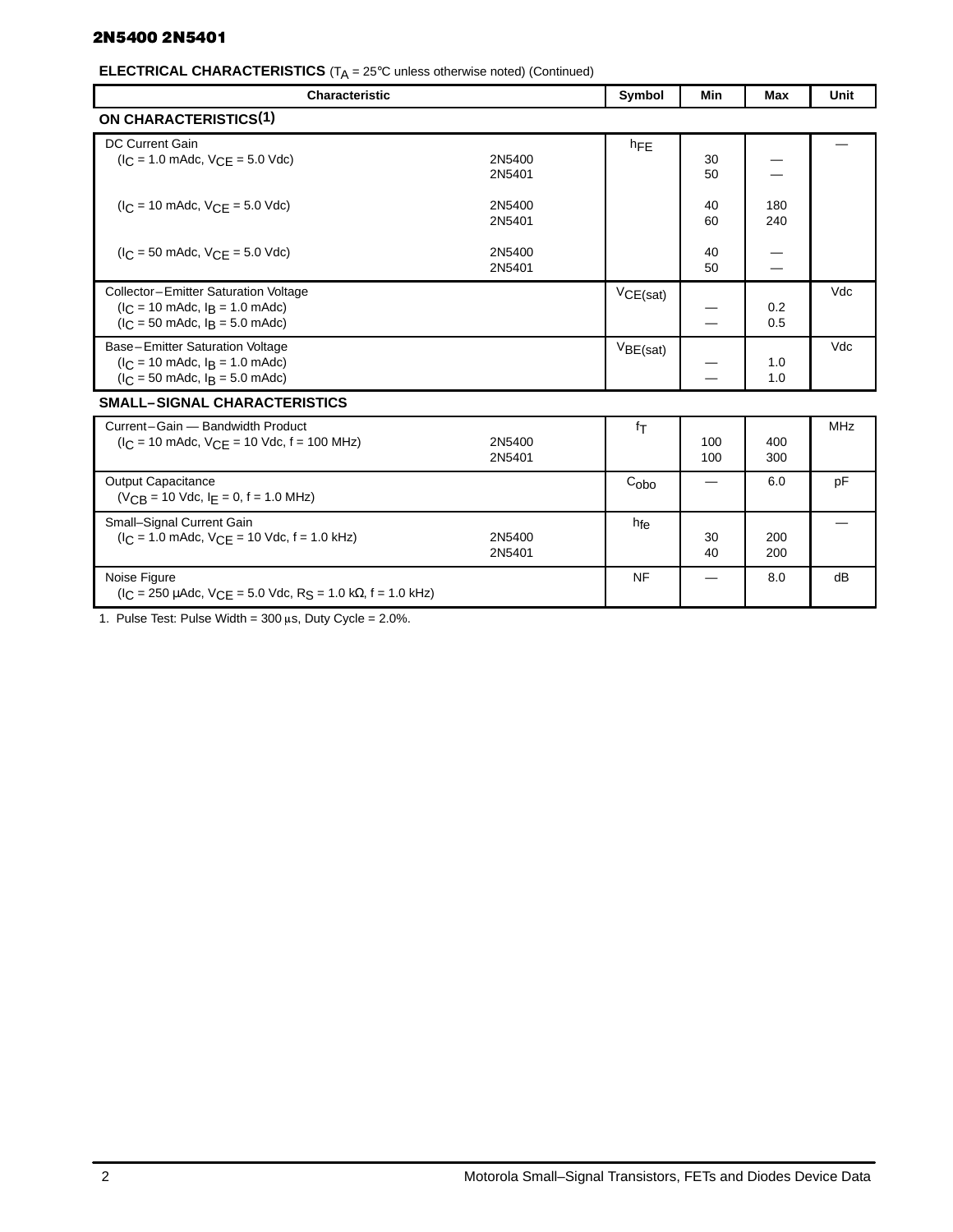

**Figure 1. DC Current Gain**







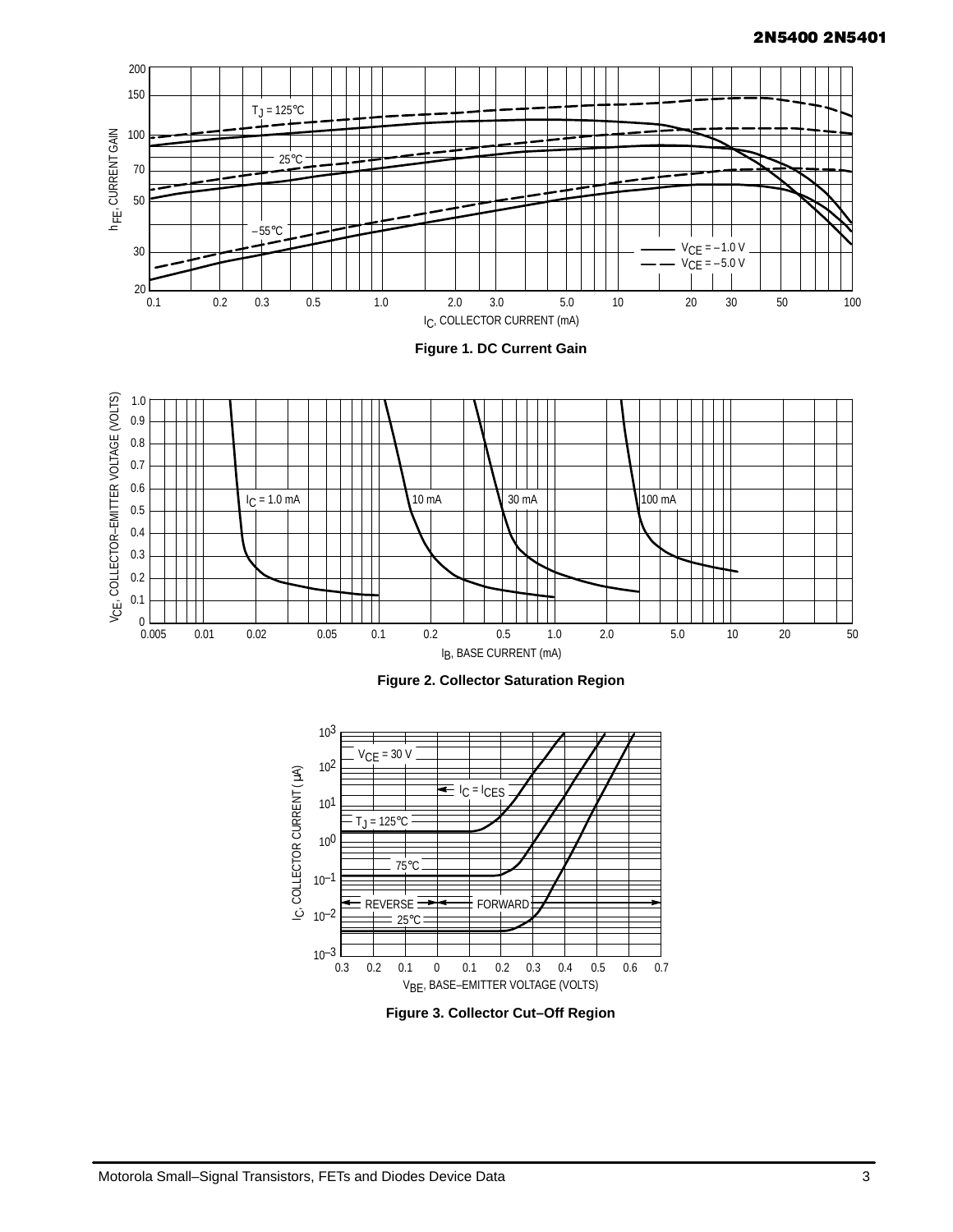## 2N5400 2N5401



**Figure 4. "On" Voltages**





**Figure 7. Capacitances**



**Figure 9. Turn–Off Time**



Values Shown are for I<sub>C</sub> @ 10 mA

#### **Figure 6. Switching Time Test Circuit**



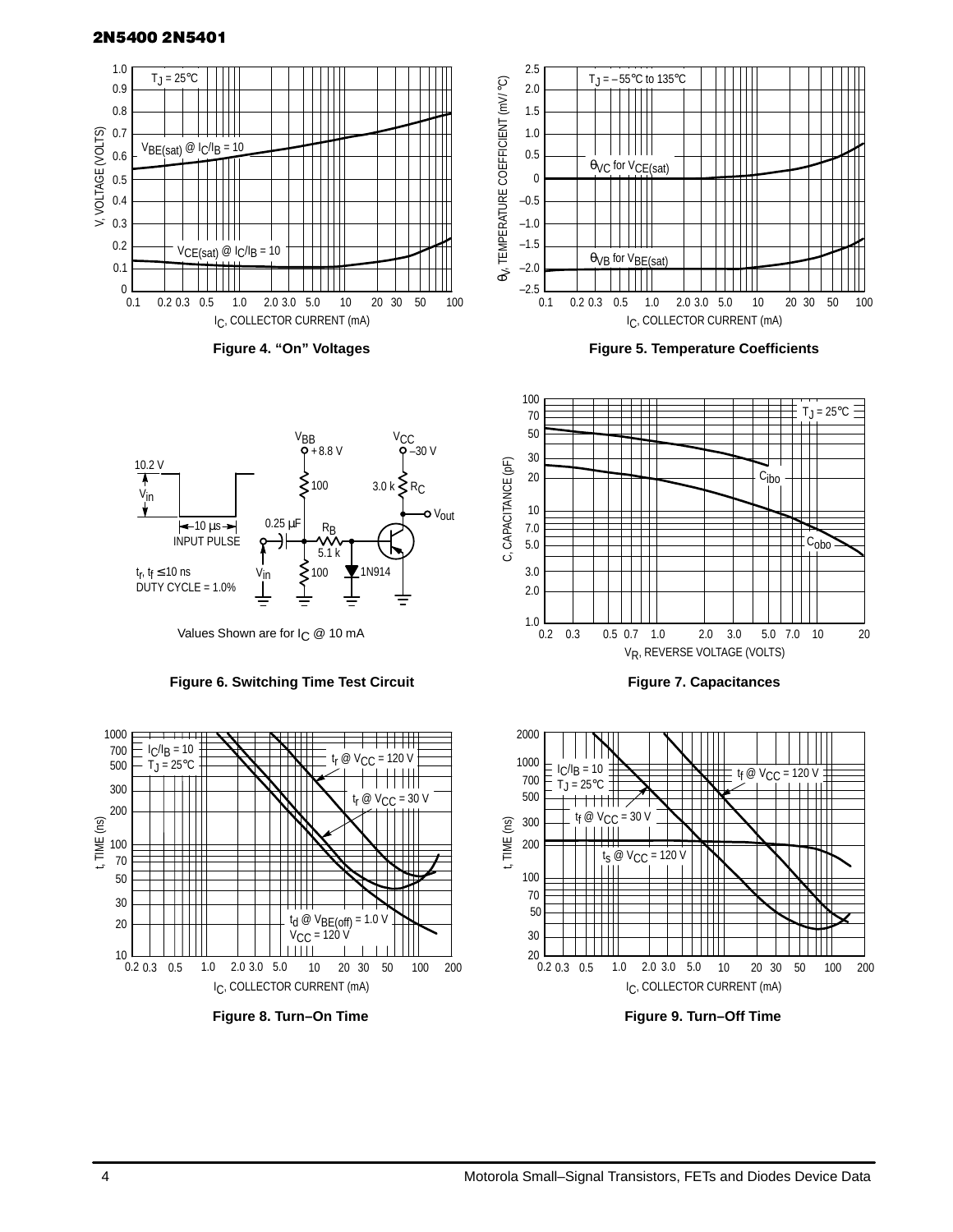## 2N5400 2N5401

# **PACKAGE DIMENSIONS**